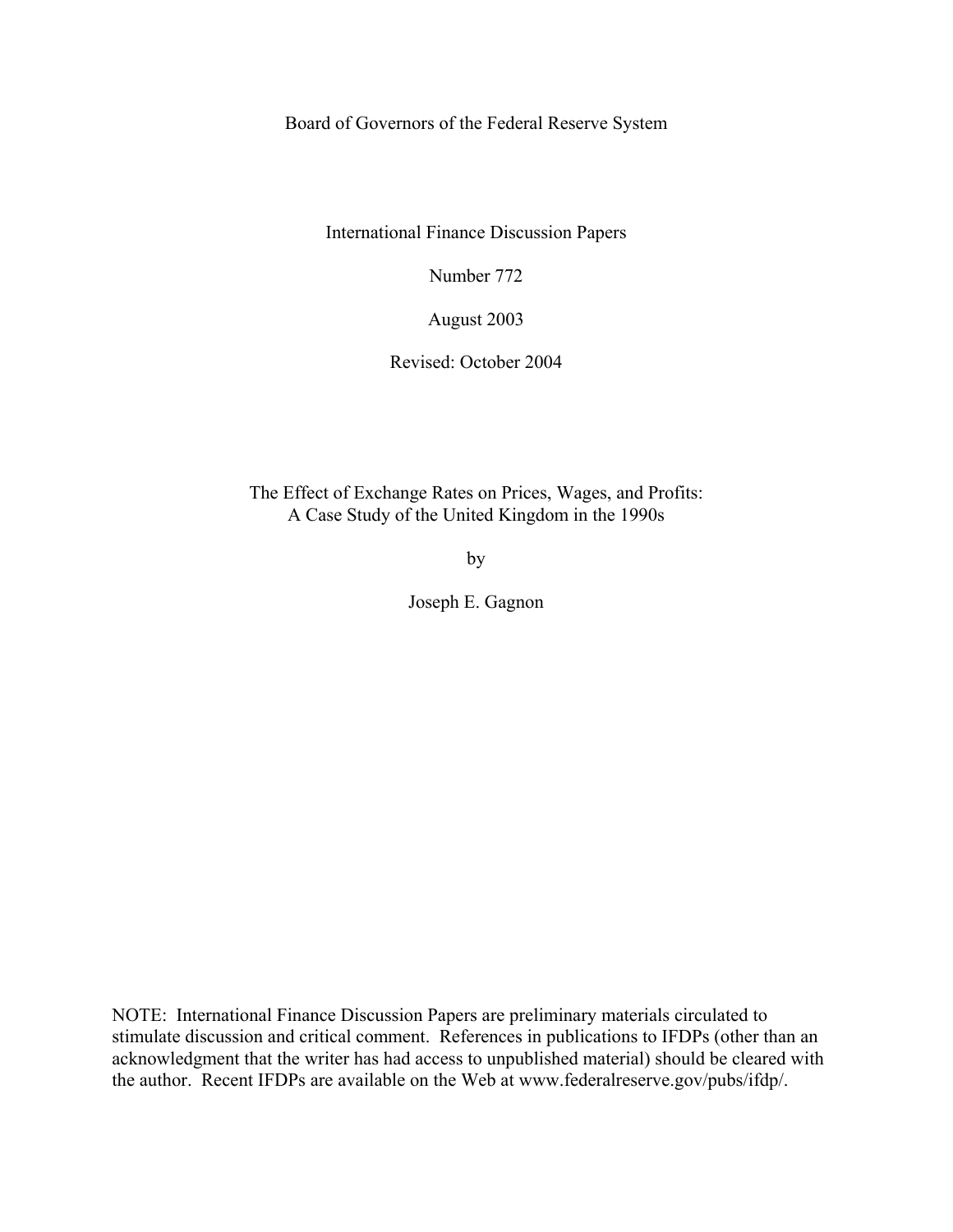# **The Effect of Exchange Rates on Prices, Wages, and Profits: A Case Study of the United Kingdom in the 1990s**

Joseph E. Gagnon $<sup>1</sup>$ </sup>

# **Abstract**

During the 1990s the United Kingdom experienced large and sudden exchange rate movements that had no apparent impact on overall consumer prices. This paper shows that the stability of U.K. consumer prices was made possible in part by offsetting movements in the price-cost margins of foreign exporters and in part by offsetting price-cost margins in the U.K. distribution sector. At the same time, U.K. manufacturers experienced margin swings in the opposite direction, largely due to their role as exporters. Thus, sterling depreciation boosted the profits of U.K. manufacturers and squeezed the profits of U.K. distributors, while sterling appreciation had the opposite effects.

**Keywords:** appreciation, depreciation, operating surplus, pass-through

**JEL Classification:** D4, E3, F4

<sup>&</sup>lt;sup>1</sup>Assistant Director, Division of International Finance, Board of Governors of the Federal Reserve System. [Mail Stop 19, 2000 C Street NW, Washington, DC 20551.] I would like to thank Bill Helkie, Steve Kamin, and Jaime Marquez for helpful comments. The views expressed here are my own and should not be interpreted as reflecting the views of the Board of Governors of the Federal Reserve System or of any other person associated with the Federal Reserve System.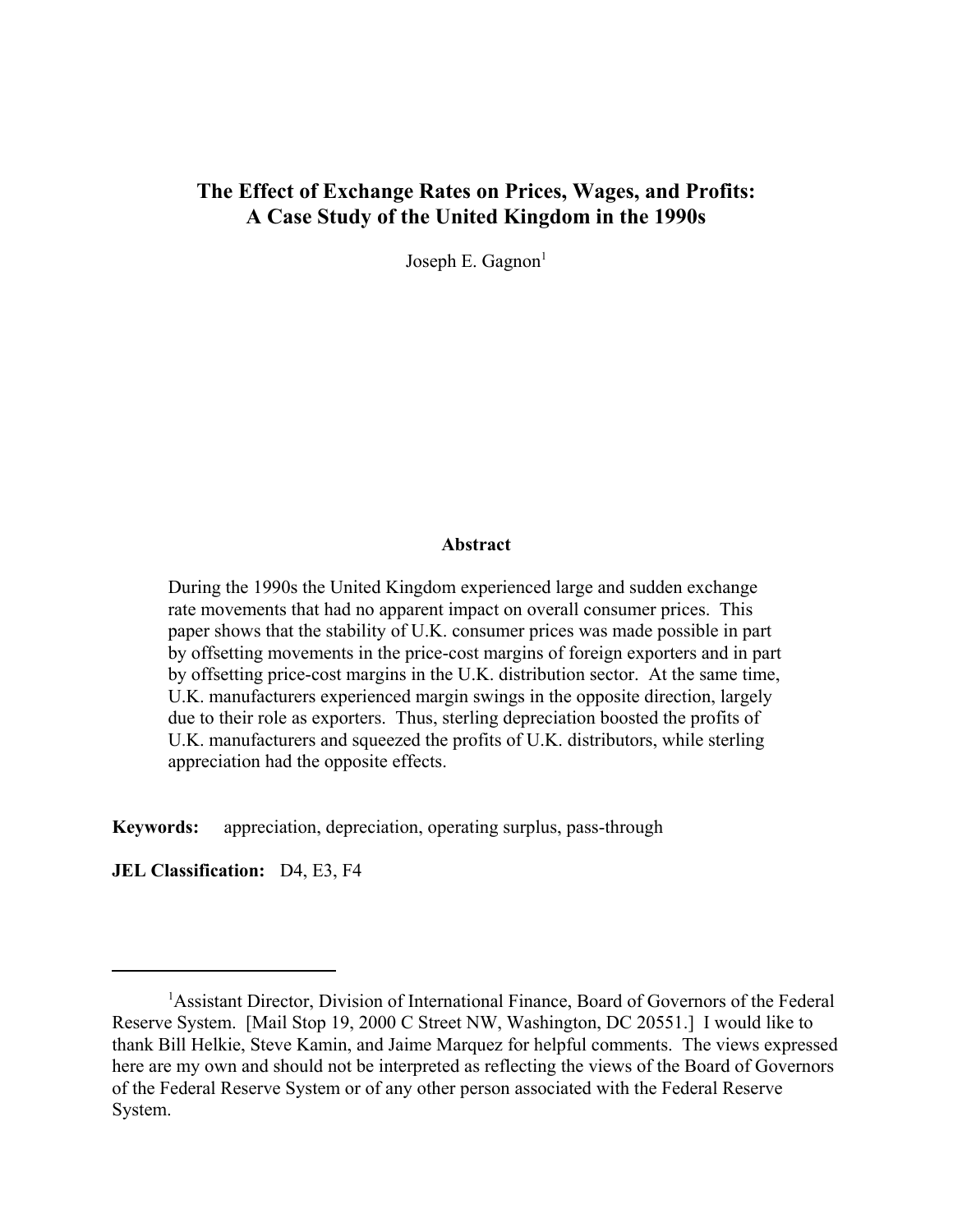Introduction

The United Kingdom experienced a sharp exchange rate depreciation in late 1992 (about 15 percent on a trade-weighted basis) followed four years later by an even sharper exchange rate appreciation (about 20 percent on a trade-weighted basis). These movements implied large changes in foreign prices in terms of sterling, and yet a broad index of consumer prices in the United Kingdom was remarkably stable. Given that the United Kingdom is a moderately open economy, with exports and imports each comprising slightly over 25 percent of GDP, it is remarkable that such large and persistent relative price movements between the United Kingdom and its trading partners should occur.

A growing literature is searching to understand the apparently weak relationship between exchange rates and domestic prices in many countries.<sup>2</sup> For example, Burstein, et al. (2002) explore the role of distribution costs and price measurement techniques in explaining the weak inflationary effects of some recent depreciations in emerging markets. Gagnon and Ihrig (forthcoming) focus on the role of monetary policy reactions to exchange rate movements in 20 industrial countries. Frankel et al. (2004) provide some support for both monetary policy and distribution margins in explaining low exchange rate effects on consumer prices. This paper directly examines prices and margins in two important sectors during a major depreciation and a major appreciation. I choose the manufacturing sector because it is the primary exporting sector. I also choose the distribution sector because it has been the focus of previous studies.

The main findings are that the sterling depreciation of 1992 led to increased profits for U.K. manufacturers and decreased profits for U.K. distributors. The sterling appreciation of

<sup>&</sup>lt;sup>2</sup>This literature is not to be confused with a larger body of literature that explores the relationships between exchange rates and export or import prices. See Goldberg and Knetter (1997) for a survey of the trade price literature.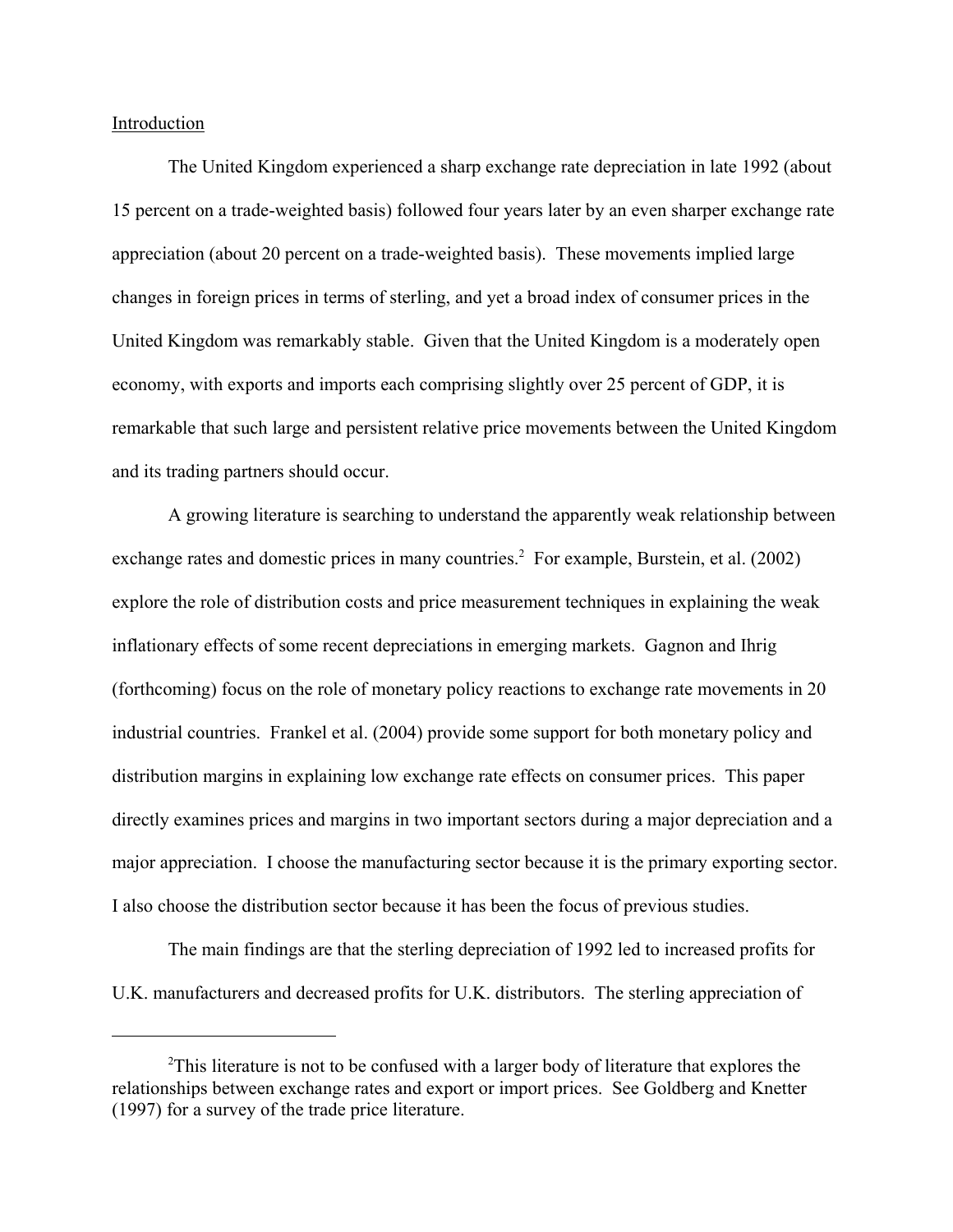1996 had the opposite effects. The exchange rate effects on distributors likely result from the Bank of England's successful stabilization of consumer price inflation over this period. In order to keep overall prices stable in the face of changing tradables prices, prices of nontradable services, such as retailing, have to move in the opposite direction. Exchange rate movements had very small effects on total labor costs and real output in each sector.

# A Simple Framework

The sectoral accounts section of the annual U.K. National Accounts provides a breakdown of gross output or revenue (REV) by major industry into its key components: intermediate inputs (INT), labor compensation (LAB), operating surplus (SUR), and indirect taxes less subsidies (TAX). Gross value added (GVA) is defined as gross revenue minus intermediate inputs.<sup>3</sup> These relationships are displayed in equations (1) and (2).

$$
(1) \qquad \text{REV} = \text{INT} + \text{LAB} + \text{ SUR} + \text{TAX}
$$

$$
(2) \qquad \text{GVA} = \text{REV} - \text{INT}
$$

Gross revenue is composed of domestic revenue (REVD) and exports (REVX). Intermediate inputs include purchases from domestic suppliers (INTD) and imports (INTM). Making these substitutions yields equation (3).

(3)  $GVA = REVD + REVX - INTD - INTM (= LAB + SUR + TAX)$ 

These nominal magnitudes can be expressed as products of price and quantity:

(4)  $PVA*QVA = PRD*QRD + PRX*QRX - PID*QID - PIM*QIM$ 

<sup>&</sup>lt;sup>3</sup>Gross value added equals net value added plus depreciation of fixed capital. The accounts do not show depreciation by sector. For documentation, see the U.K. Office of National Statistics, *The Blue Book 2004.*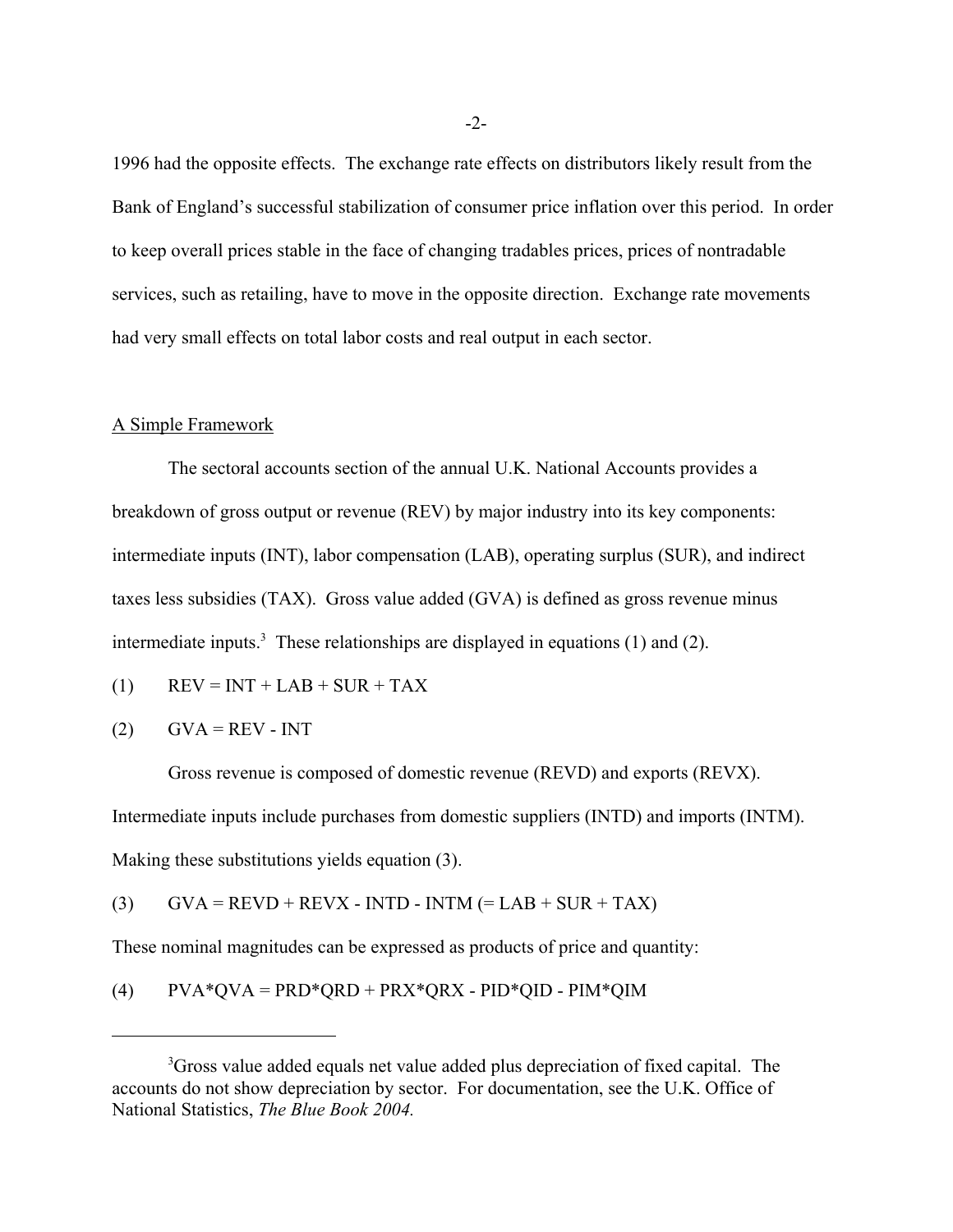where PVA and OVA are price and quantity of gross value added (GVA); PRD and QRD are price and quantity of domestic revenue (REVD); PRX and QRX are price and quantity of exports (REVX); PID and QID are price and quantity of domestic inputs (INTD); and PIM and QIM are price and quantity of imported inputs (INTM).

Consider some of the channels by which exchange rates may influence gross value added and its components in terms of prices and quantities. The first-round effect of an exchange rate depreciation operates through prices, holding quantities constant. For a sector in which exports equal imports (REVX = INTM) identical increases in PRX and PIM will have no effect on the price of value added.<sup>4</sup> For a net exporting sector the first-round effect will be to raise the price of value added and the opposite is true for a net importing sector.

A second-round effect of an exchange rate depreciation on prices (still holding quantities constant) depends on the tradability of the goods and services in question. If the sector's output is tradable, and thus competes with imports, a depreciation may raise the domestic price of its output (PRD). Similarly, if the sector's inputs are tradable, a depreciation may raise the price of domestic inputs (PID). Since total revenue exceeds intermediate inputs by a wide margin, the net effect of a depreciation is to increase the price of value added if both outputs and inputs are tradable. On the other hand, if the central bank has a target for a broad consumer price index (as the Bank of England does) it is likely to tighten monetary policy, *ceteris paribus*, in the face of a depreciation. The policy tightening is needed to put downward pressure on sales prices of domestically produced goods and services to offset the higher prices of imported goods and services. For non-tradable sectors in particular, the net effect of a depreciation under this

<sup>&</sup>lt;sup>4</sup>A further complication is that the exchange rate might affect PRX and PIM by different proportions, but I show below that these effects are reasonably similar in practice.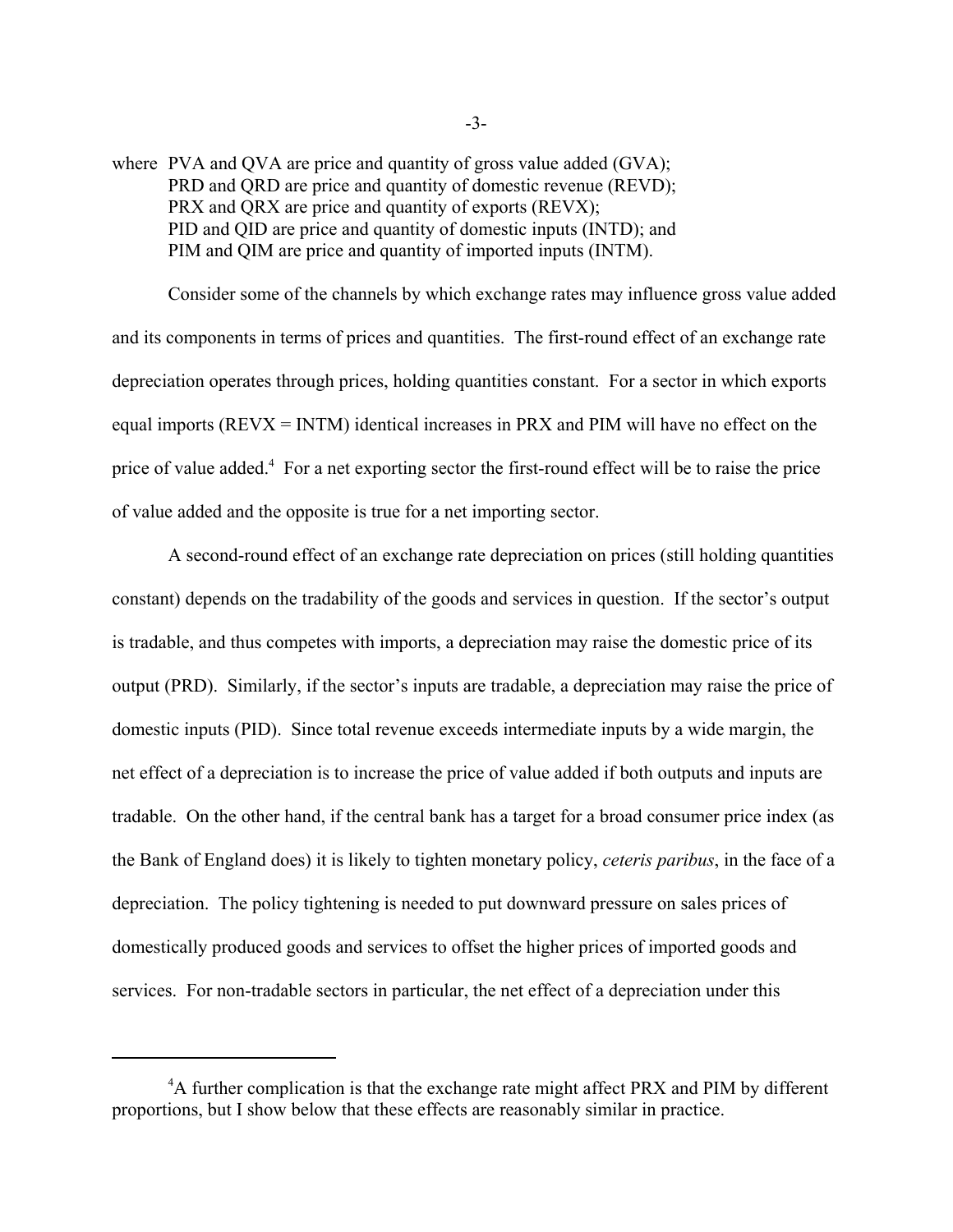monetary policy assumption is likely to be a decline in the domestic sales price (PRD) as well as the price of value added (PVA).

There are also second-round effects of a depreciation on quantities. In particular, depreciations should encourage exports (QRX) and reduce imports (QIM). There may even be third-round effects on quantities of domestic revenue and domestic input, but the export and import effects are expected to dominate. These quantity effects typically operate with a lag. Altogether then, a depreciation is expected to increase nominal value added in a sector to the extent that (1) the sector is a net exporter; (2) the sector's output is tradable; and (3) the sector's inputs are non-tradable.

The plan of the rest of the paper is as follows. I assume that the U.K. real exchange rate is exogenous with respect to the sectoral accounts.<sup>5</sup> I show that the real exchange rate is strongly correlated with overall export and import prices but that it has no correlation with overall consumer prices. Exchange rate depreciation tends to boost the quantity of exports and diminish the quantity of imports, but these effects are not statistically significant, possibly due to long lags. Next I choose two of the largest sectors of the U.K. economy for more detailed analysis. Manufacturing is a net exporter and its value added is tradable. Distribution is (effectively) a net

-4-

<sup>&</sup>lt;sup>5</sup>This assumption is consistent with the empirical results of Meese and Rogoff (1983) that exchange rates appear to be exogenous with respect to macroeconomic fundamentals. The standard explanation is that unobserved investor preferences and expectations about future macro policies are the main driver of exchange rates and that feedback from sectoral prices and quantities is both weak and slow. This assumption is plausible for the United Kingdom in the 1990s, when exchange rate movements were driven largely by actual and expected macroeconomic policies in the United Kingdom and its major trading partners. In particular, the depreciation of 1992 reflected the adoption of easier monetary policy and the abandonment of the fixed exchange rate. The appreciation of 1996 reflected a tighter fiscal and looser monetary policy in the rest of Europe during the runup to monetary unification.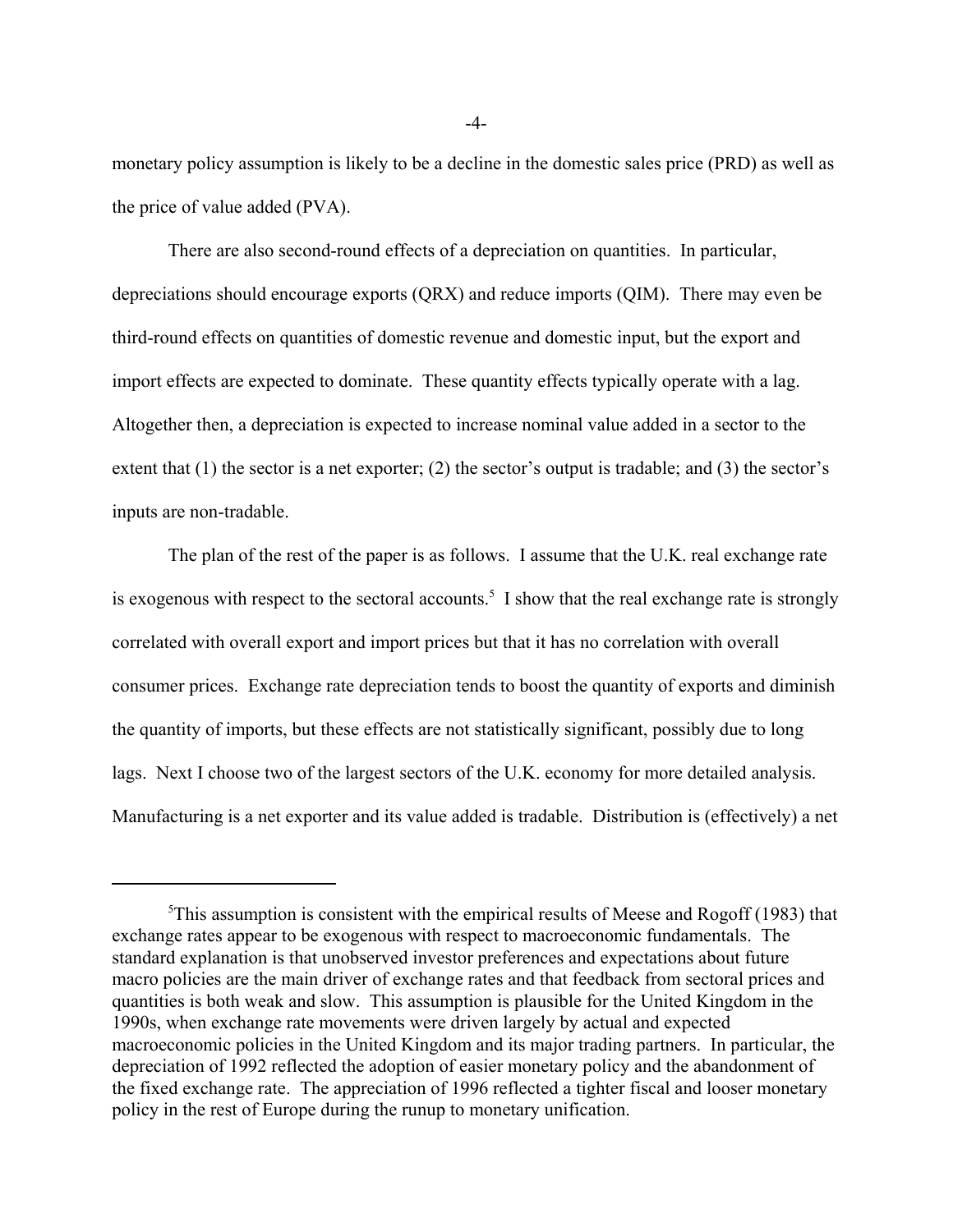importer and its value added is largely non-tradable. Sectoral data on prices and quantities of revenue and inputs do not exist, but the real exchange rate does have the expected effect on prices of value added in these sectors. The exchange rate has little estimated effect on the quantity of value added in either sector. Finally, I examine the extent to which movements in nominal sectoral value added driven by the real exchange rate are distributed between labor compensation and operating surplus. Essentially all of the effects show up in operating surplus.

### Sterling, Inflation, and Trade in the 1990s

Figure 1 displays the quarterly nominal effective exchange rate index for the United Kingdom over the sample of interest.<sup>6</sup> This measure was calculated by the IMF and is taken from the IFS database. It is derived from exchange rates of 18 industrial countries using weights based on trade in manufactures. Figure 1 clearly documents the sharp depreciation of late 1992 and sharp appreciation of late 1996.

Figure 2 plots U.K. consumer price inflation (RPIX, the heavy dashed line) and the rate of change of foreign consumer prices converted into pounds (PFOR, the solid line).<sup>7</sup> All variables in Figure 2 are four-quarter rates of change. The sterling depreciation of 1992 raised foreign consumer prices relative to U.K. consumer prices, and the appreciation of 1996 lowered

-5-

<sup>&</sup>lt;sup>6</sup>I focus on the 1990s because of the pronounced exchange rate movements and because the sectoral data of the following section are available only from 1989 through 2002.

<sup>7</sup> RPIX is the retail price index excluding mortgage interest; the RPIX inflation rate was the target variable for monetary policy over most of this sample. PFOR is calculated from the IMF's real effective exchange rate index based on consumer prices (REC) and RPIX using the formula PFOR=RPIX/REC. RPIX was obtained from the U.K. Office of National Statistics website, www.statistics.gov.uk. REC was obtained from the IMF IFS database.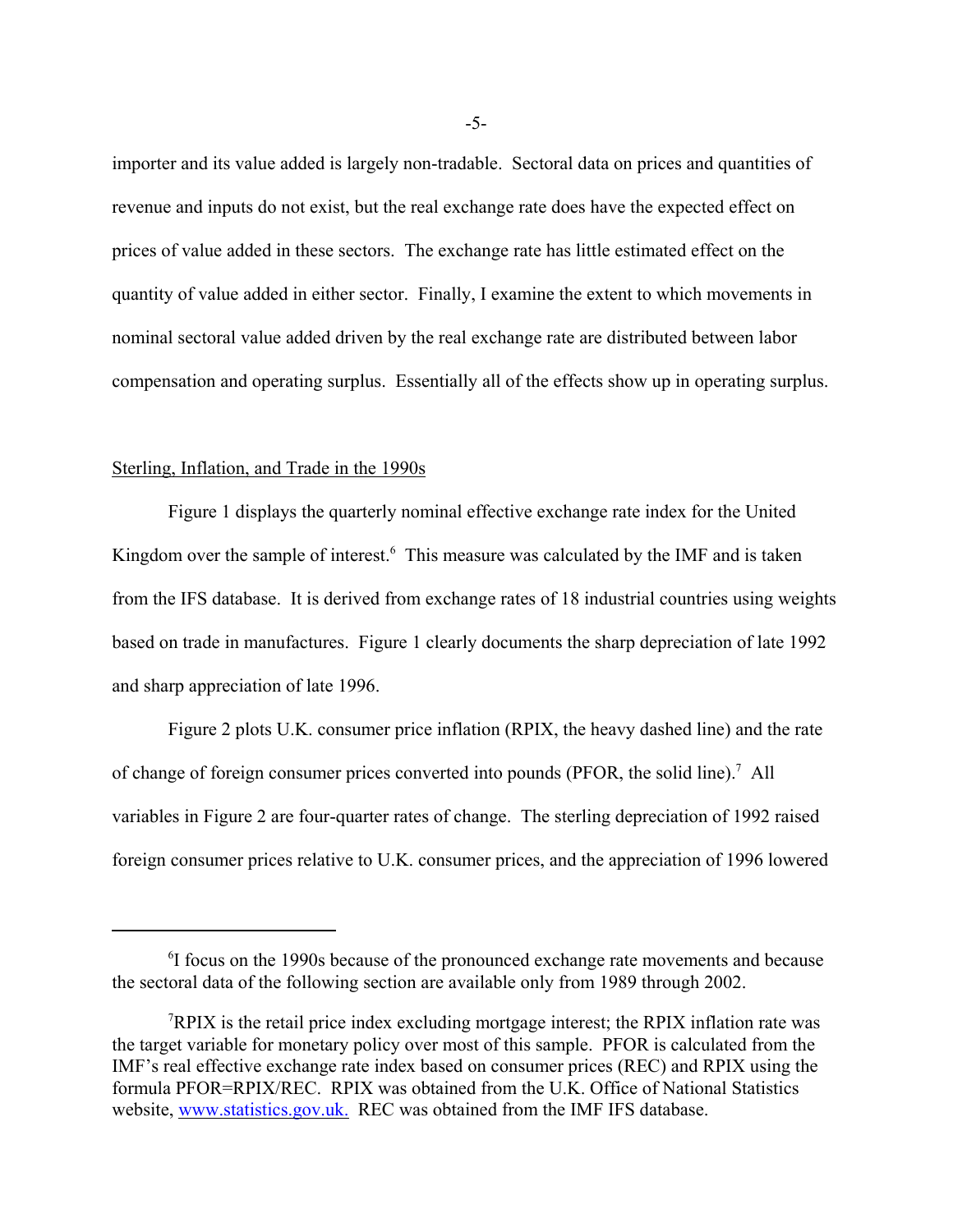foreign consumer prices relative to U.K. consumer prices. One might expect that U.K. consumer price inflation would have increased in the aftermath of the depreciation of 1992. In fact, the opposite appears to be true. RPIX inflation maintained its downward trajectory, from 5.7 percent in 1991Q4 to 3.7 percent in 1992Q4, 2.7 percent in 1993Q4, and 2.2 percent in 1994Q4. Moreover, after the appreciation of 1996, U.K. inflation remained remarkably stable. From 1993 on, these inflation rates were well within the 1.5-to-3.5 percent target band adopted by the Bank of England at the end of 1992.

Figure 2 also shows rates of change of export and import deflators (PEXP, the dotted line, and PIMP, the dash-dotted line).<sup>8</sup> Due to faster technological progress in tradable goods than in the rest of the economy on average, there is a downward drift of trade prices relative to broader price measures.<sup>9</sup> Thus, export and import price inflation tend to be lower than consumer price inflation except in periods when foreign price increases are particularly strong. It is evident in Figure 2 that export and import prices do respond to exchange rate movements, but that the responses are less pronounced than the associated changes in exchange-rate-adjusted foreign prices (PFOR). To quantify this behavior, I estimated the following equations over the period 1989Q1-2002Q4:<sup>10</sup>

-6-

<sup>&</sup>lt;sup>8</sup>All national accounts data are available from the Office of National Statistics website, www.statistics.gov.uk.

<sup>9</sup> See, for example, Appendix A in Hooper, Johnson, and Marquez (2000).

 $10$ These specifications resulted from a general-to-specific procedure. The initial specification included a lagged dependent variable and three lags of the independent variables. Sequential testing showed that only the first and second lag of the independent variables were significant at the 10 percent level. LM tests for first-order and second-order serial correlation were not significant at the 10 percent level.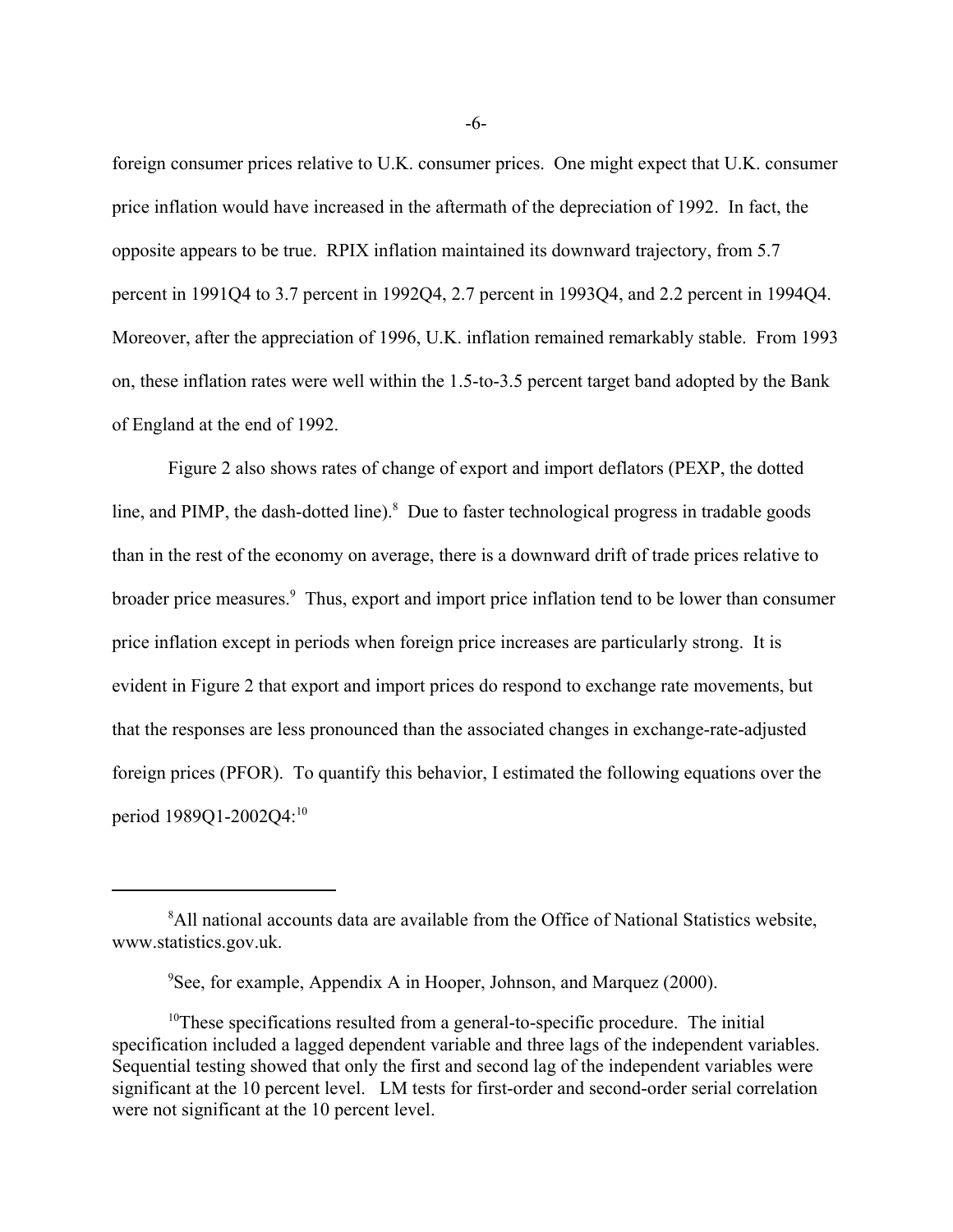|                      | $(t-statistic)$ $(2.6)$ $(4.0)$ $(3.3)$ | $\triangle$ log(PEXP/RPIX) = -0.004 +0.226* $\triangle$ log(PFOR/RPIX) +0.182* $\triangle$ log(PFOR/RPIX) <sub>-1</sub> |
|----------------------|-----------------------------------------|-------------------------------------------------------------------------------------------------------------------------|
| $R^2 = .44$ s.e.=.01 |                                         |                                                                                                                         |
|                      | $(t-statistic)$ $(2.9)$ $(5.9)$ $(2.4)$ | $\triangle$ log(PIMP/RPIX) = -0.005 +0.376* $\triangle$ log(PFOR/RPIX) +0.153* $\triangle$ log(PFOR/RPIX) <sub>-1</sub> |
| $R^2 = .52$ s.e.=.01 |                                         |                                                                                                                         |

The negative intercept terms imply that both export and import prices tend to fall relative to consumer prices at a rate of roughly 2 percent per year. The coefficients on foreign prices imply that a 10 percent increase in PFOR relative to RPIX would raise export prices (relative to RPIX) about 4 percent and would raise import prices more than 5 percent.<sup>11</sup> These results imply that about half of the price adjustment to U.K. exchange rate movements is borne by foreign producers and buyers with the other half borne by U.K. producers and buyers.

A similar regression analysis on changes in the volumes of exports and imports relative to GDP found small effects in the expected direction. These were not statistically significant, probably reflecting the longer and more diffuse lags in the transmission of exchange rates to quantities as opposed to prices.<sup>12</sup>

# Value Added, Wages, and Profits in Manufacturing and Distribution

I focus on two large sectors of the economy with different exposures to trade and

<sup>&</sup>lt;sup>11</sup>These estimates imply that U.K. exporters pass-through 60 percent of exchange rate movements to their export prices and that foreign exporters to the United Kingdom pass-through more than 50 percent. These pass-through estimates are within the range surveyed by Goldberg and Knetter (1997).

 $12$ Lagged responses to exchange rates are commonly found to be greater in trade quantities than trade prices. See, for example, Helkie and Hooper (1988).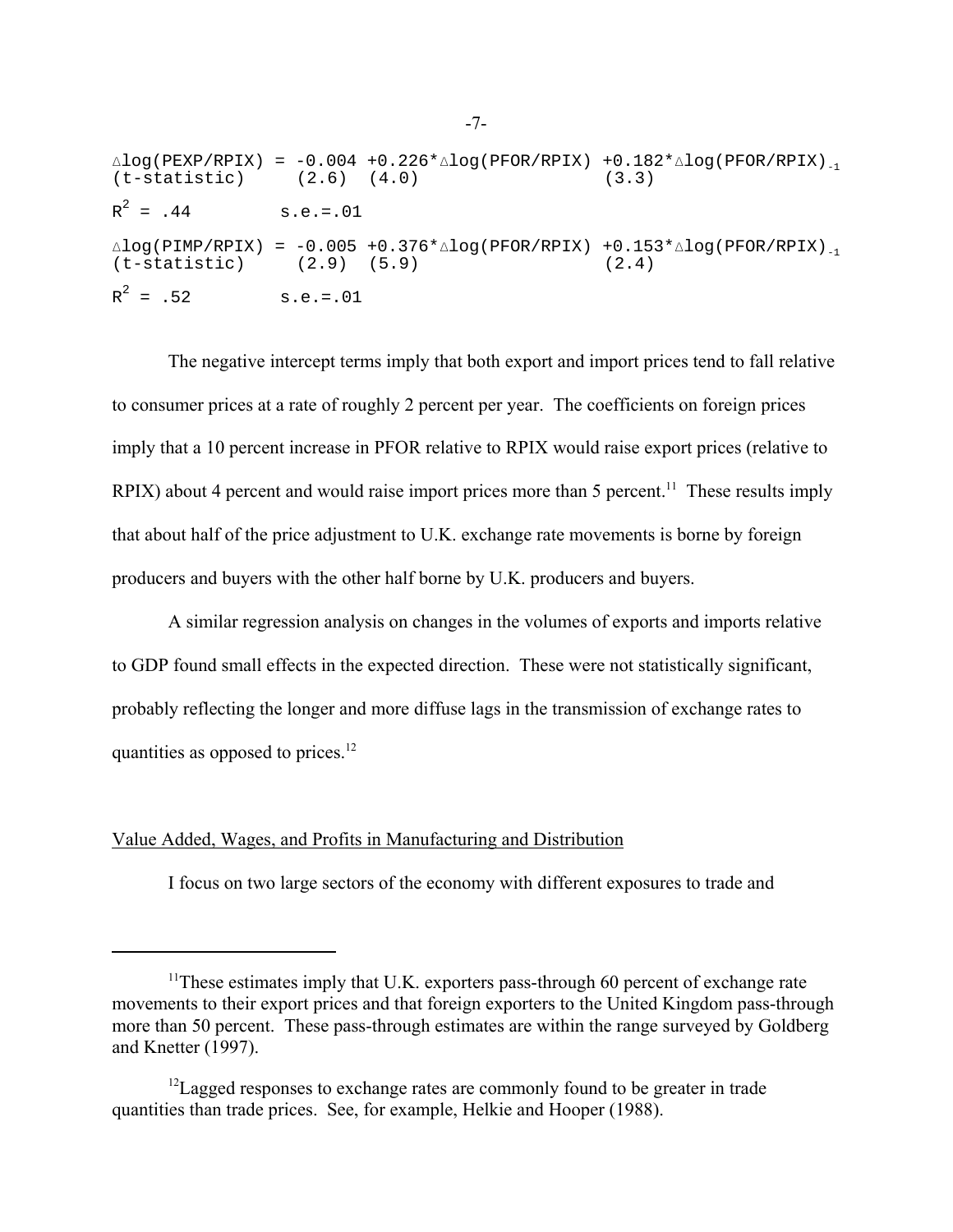exchange rates.<sup>13</sup> As of 1989 manufacturing was the largest sector in terms of value added (24) percent of total value added), but by 2002 it had slipped to second place (16 percent of total) behind financial intermediation and essentially tied with the third-largest sector, distribution.<sup>14</sup>

Manufacturing is by far the largest exporting sector with nearly two-thirds of total exports in 2002. (Financial intermediation is the second largest exporting sector.) Exports by the distribution sector are negligible. Import data are not available by destination sector. If imports are assumed to be distributed in proportion to each sector's share of intermediate inputs, then manufacturing would have net exports of 10 percent of GDP in 1999, and distribution would have net imports of 3½ percent of GDP. There are several caveats to the foregoing calculation. First, some imports are purchased directly by households (e.g., tourism) and are thus not an input into any sector. Second, the manufacturing sector is likely to have a higher share of imports in intermediate inputs than most other sectors due to imports of raw materials. Third and most importantly, in the national accounts, merchandise bought and sold by the distribution sector is not counted either as an intermediate input or in gross revenues of that sector. Yet, retail shop prices clearly cover both the cost of the goods sold and the cost of running the shops. It is these shop prices that are recorded in the retail price index, which is the stabilization target of the Bank of England. In an economic sense, if not in the formal accounting, imported merchandise must be considered an input to the distribution sector. As the

-8-

 $13$ There are 11 sectors in all: agriculture, mining, manufacturing, utilities, construction, distribution, transport, finance, public administration, health and education, and other services.

<sup>&</sup>lt;sup>14</sup>The distribution sector includes wholesale and retail trade, hotels, and restaurants. I would have preferred to focus on wholesale and retail trade, but detailed data were not available at that level of disaggregation. Value added in wholesale and retail trade is roughly four times value added in hotels and restaurants.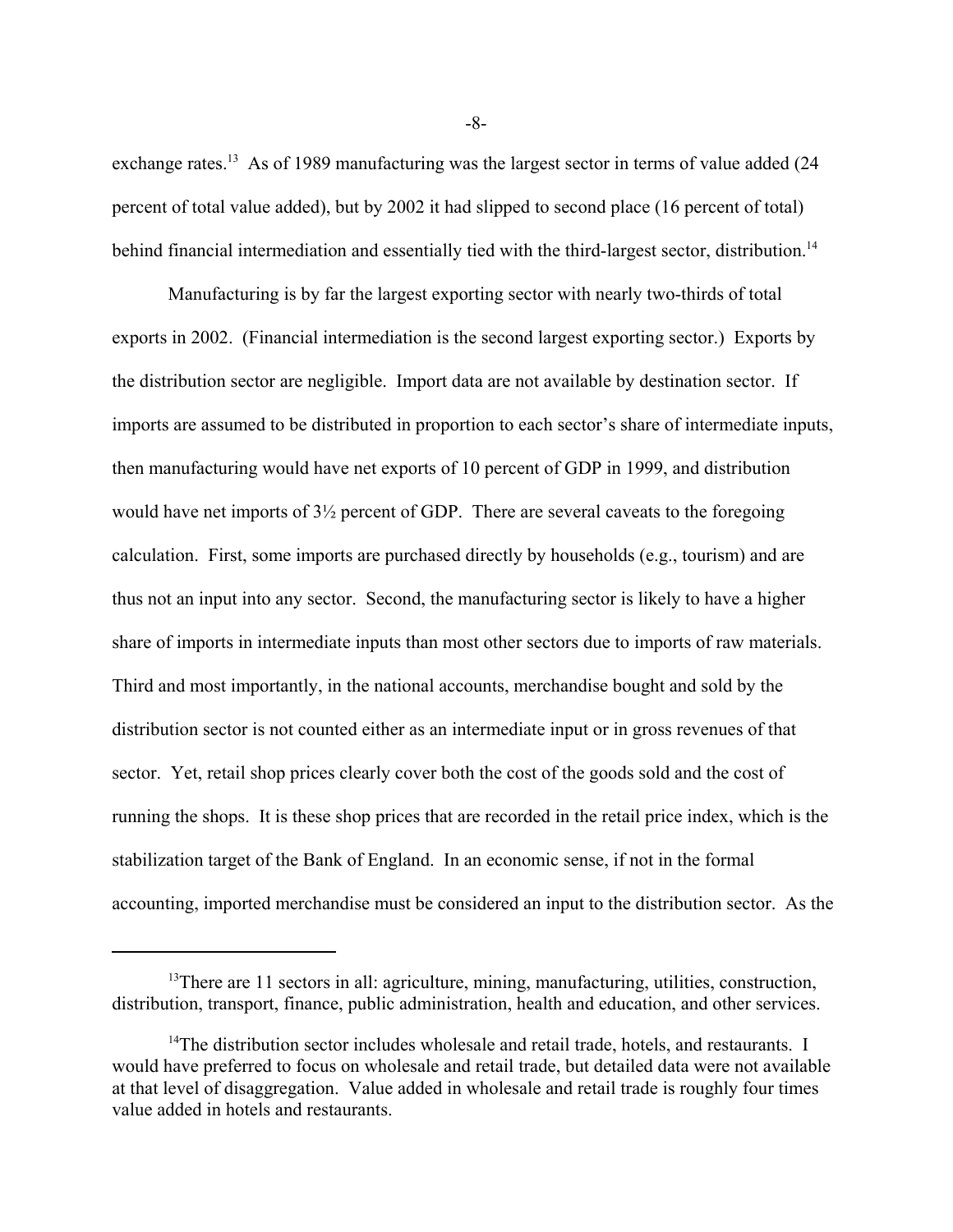distribution sector does not export, it must be a net importer.

The next two charts examine the effect of the exchange rate on the price and quantity of sectoral value added. Figure 3 plots the value-added deflators for the two sectors relative to the value-added deflator for all sectors. There is a clear expansionary effect of the 1992 depreciation on the manufacturing deflator. There is a smaller contractionary effect on the distribution deflator, which may be obscured in part by the secular rise in this deflator. These results correspond well to the predictions of the simple framework described above. Further evidence is provided by the following equations estimated over the period 1989-2002:15

|                                 | $\triangle$ log(PVAM/PVA) = 0.003 + 0.747* $\triangle$ log(PVAM/PVA) <sub>-1</sub> + 0.220* $\triangle$ log(PFOR/RPIX)<br>$(t-statistic)$ $(0.5)$ $(3.9)$ | (2.6) |
|---------------------------------|-----------------------------------------------------------------------------------------------------------------------------------------------------------|-------|
| $R^2 = .66$ s.e.=.02            |                                                                                                                                                           |       |
| $(t-statistic)$ $(3.7)$ $(1.5)$ | $\triangle$ log(PVAD/PVA) = 0.008 - 0.055* $\triangle$ log(PFOR/RPIX) - 0.115* $\triangle$ log(PFOR/RPIX) <sub>-1</sub><br>(3, 4)                         |       |
| $R^2 = .62$                     | $s.e. = .01$                                                                                                                                              |       |

PVAM is the value-added deflator in manufacturing; PVAD is the deflator for distribution; PVA is the deflator for all sectors. The intercept terms indicate a significant tendency for PVAD to grow relative to PVA, with no significant trend in PVAM relative to PVA. A 10 percent increase in relative foreign consumer prices (PFOR/RPIX) would increase the relative price of value added in manufacturing 2 percent immediately with an estimated long-

<sup>&</sup>lt;sup>15</sup>These and subsequent equations were estimated by a general-to-specific procedure. The initial specification included a lagged dependent variable and three lags of the independent variables. Sequential tests were conducted and terms that were not significant at the 10 percent level were excluded (unless a higher lag proved significant) and the equation re-estimated. LM tests for first-order and second-order serial correlation were not significant at the 10 percent level for any equation. Data were obtained from www.statistics.gov.uk.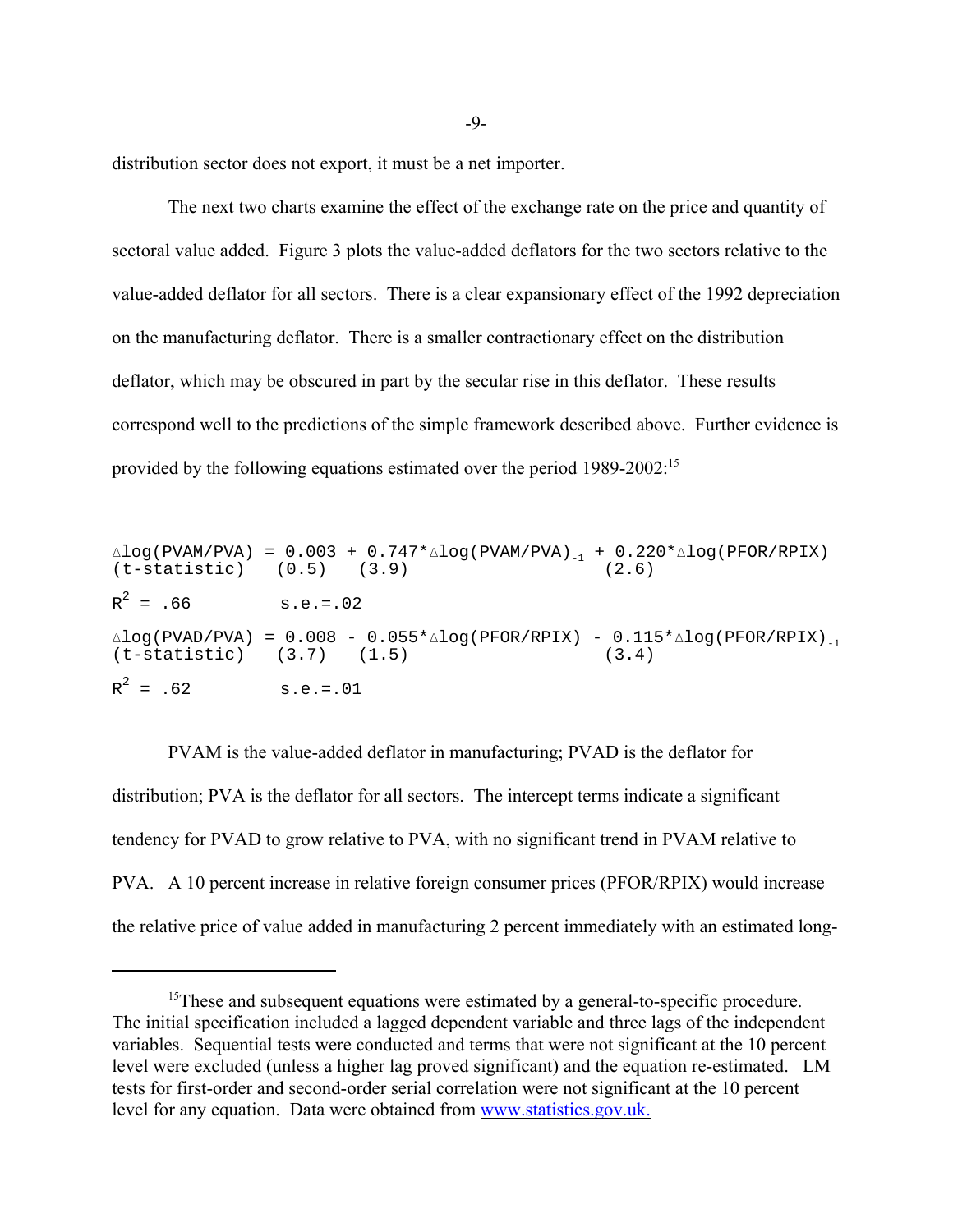run effect of more than 8 percent. The same 10 percent increase in relative foreign prices would reduce the relative price of value added 2 percent after one year.

Figure 4 displays real gross value added in each sector as a share of the total. The most striking feature of this chart is the secular decline of real value added in manufacturing. It appears that this decline may have been slowed temporarily after the depreciation of 1992, but the effect is not large. It is difficult to detect any effect of the exchange rate movements on real output in the distribution sector. These visual impressions were confirmed by regression analysis (not shown) which did not identify any statistically significant effects of changes in exchange rates on real value added in either sector.

Next I decompose these effects into the main components of value added: labor compensation and operating surplus.16 Figure 5 displays labor compensation in each sector relative to total value added. Once again, the most pronounced feature is the secular downward trend in manufacturing. There also appears a less pronounced upward trend in distribution. It is difficult to discern any effect of exchange rate movements on labor costs in manufacturing. However, the depreciation of 1992 does seem to have been followed by a small decline in labor costs in distribution and the appreciation of 1996 seems to have been followed by a small increase. These conclusions are supported by the following regressions.

 $-10-$ 

<sup>&</sup>lt;sup>16</sup>I ignore indirect taxes as they are very small.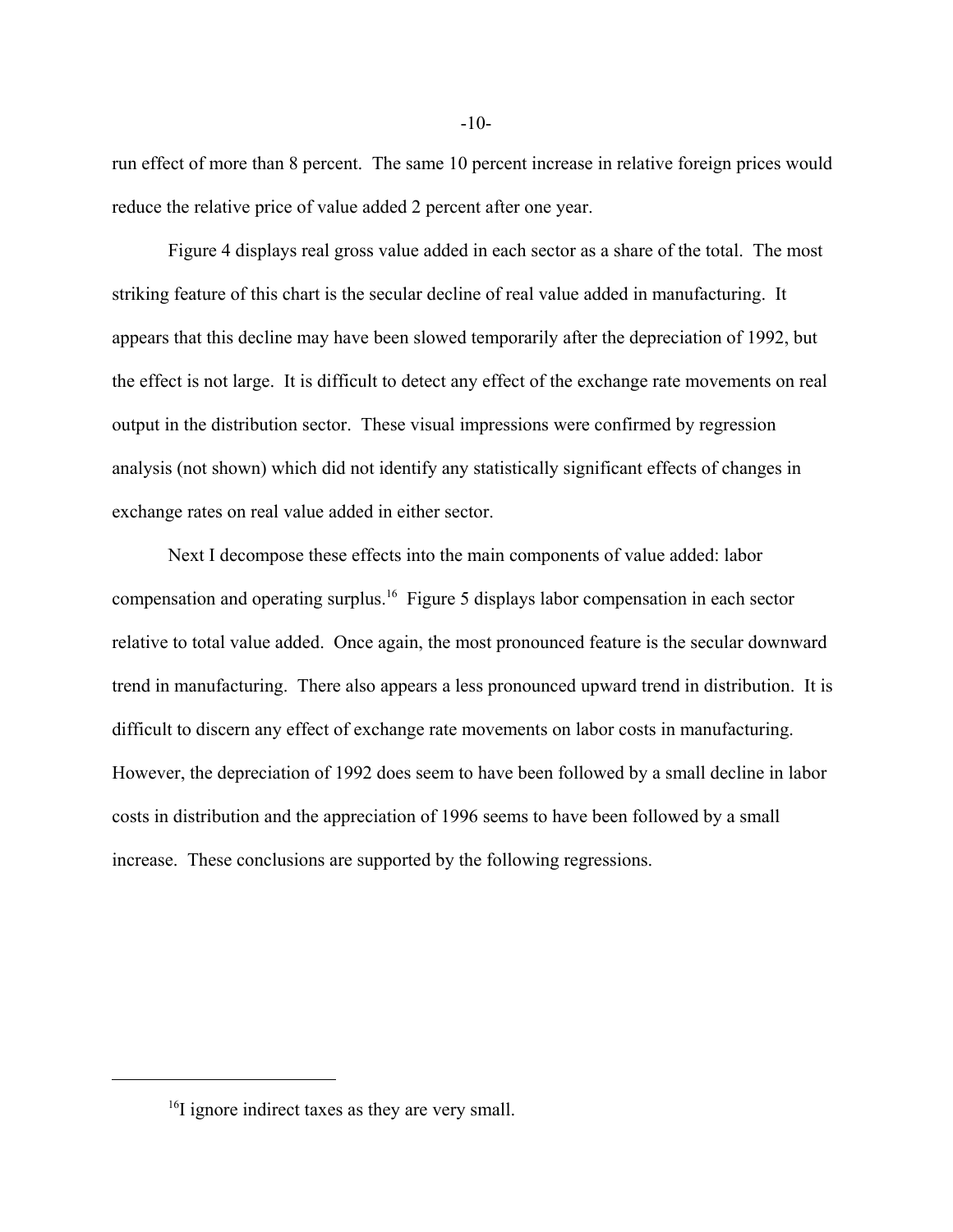| $(t-statistic)$ $(5.7)$ $(1.1)$ | $\triangle$ log(LABM/GVA) = -0.027 - 0.080* $\triangle$ log(PFOR/RPIX)                                                            |
|---------------------------------|-----------------------------------------------------------------------------------------------------------------------------------|
| $R^2 = .09$                     | $s.e. = .02$                                                                                                                      |
| $(t-statistic)$ $(1.9)$ $(1.7)$ | $\triangle$ log(LABD/GVA) = 0.011 + 0.155* $\triangle$ log(PFOR/RPIX) - 0.250* $\triangle$ log(PFOR/RPIX) <sub>-1</sub><br>(2, 7) |
| $R^2 = .45$                     | $s.e.=.02$                                                                                                                        |

Figure 6 displays operating surplus in each sector. Here the exchange rate effects are striking. Manufacturers' operating surplus rose by nearly 2 percent of total value added (essentially 2 percent of GDP) in the wake of sterling depreciation, despite the secular downtrend in manufacturing output and the sharp rise in input costs. These gains were given back soon after sterling appreciation in late 1996. An opposing but somewhat less pronounced pattern occurs in the distribution sector, whose profits are squeezed by depreciation and recover with appreciation. These conclusions are confirmed by regression analysis: $17$ 

 2  $\Delta$ log(SURM/GVA) = -0.023 + 0.581\*[  $\Sigma$   $\Delta$ log(PFOR/RPIX)<sub>-i</sub>]<br>(t-statistic) (1.0) (3.1) i=0  $(t-statistic)$   $(1.0)$   $(3.1)$  $R^2$  $s.e.=.08$  $\Delta$ log(SURD/GVA) = -0.004 - 0.486\* $\Delta$ log(PFOR/RPIX)<br>(t-statistic) (0.3) (2.6)  $(0.3)$   $(2.6)$  $R^2$  $s.e. = .04$ 

After two years, operating surplus in manufacturing moves 1.7 times as much as relative foreign prices. Higher foreign prices have a significant negative effect on surplus in distribution, but the magnitude of this effect is much smaller than that in manufacturing.

<sup>&</sup>lt;sup>17</sup>The three lags of foreign relative prices in the manufacturing sector all had nearly the same coefficient. To conserve degrees of freedom, I restricted the coefficients to be equal.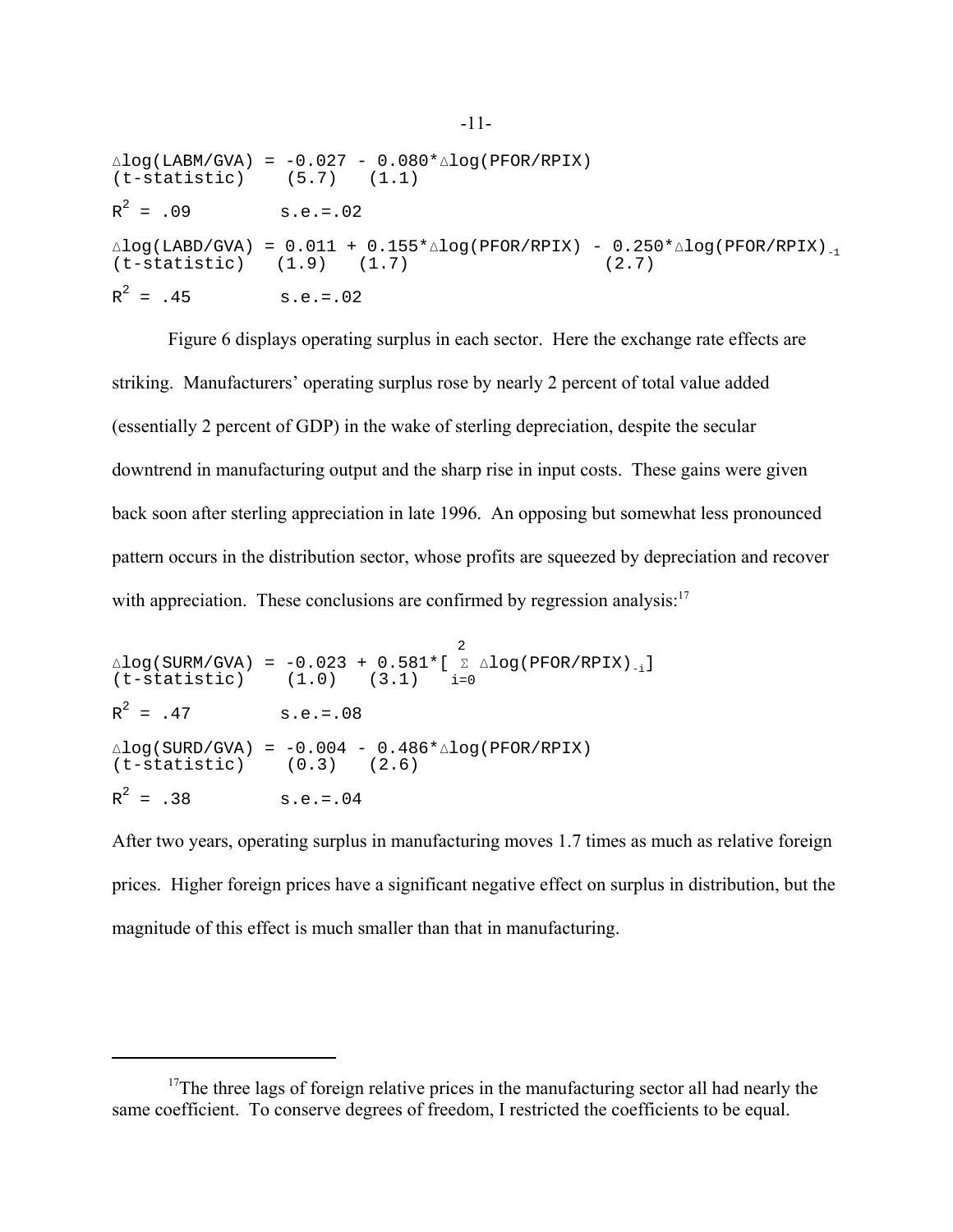### Robustness

I obtained similar results when estimating the regressions in this paper in terms of log levels of the variables. However, the nonstationarity apparent in many of the figures motivated the use of regressions in first differences in order to apply standard statistical inference. The sample is too short for a full cointegration analysis. Moreover, there appear to be omitted trending influences--such as manufacturing's declining share of output--that would need to be explicitly modeled in any cointegration analysis (and that were proxied by time trends in the levels regressions). The regressions in differences require only the assumption that the omitted factors are not correlated with changes in the real exchange rate.

To test for the possibility of an asymmetric effect of depreciations and appreciations, a dummy variable was created for periods in which the exchange rate appreciated. All regressions were re-run adding the appreciation dummy times the relative foreign price, but the additional term was never significant at the 10 percent level.

A related hypothesis is that the relationship between the exchange rate and the economy may have been different in the depreciation of 1992 than in the appreciation of 1996. One reason for the difference may be that agents viewed the 1992 movement as either more or less permanent than the 1996 movement. To test this hypothesis, I conducted Chow tests on all regressions with a break date of 1996. None of the test statistics were significant at the 10 percent level.

#### **Conclusion**

This paper shows that large exchange rate movements can coincide with stable consumer

-12-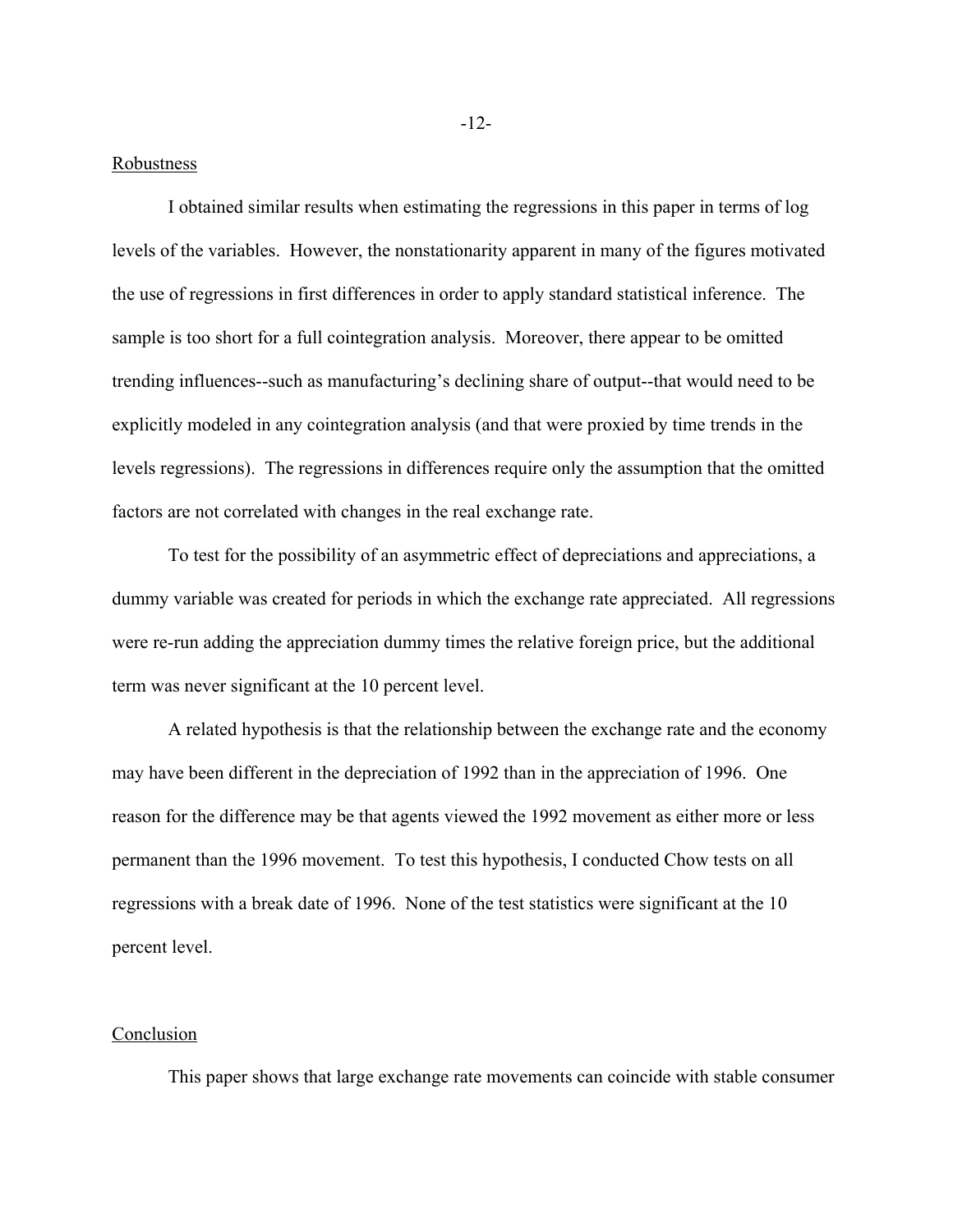prices because firms in affected sectors absorb large changes in their profit margins. After the sterling depreciation of 1992, U.K. manufacturers enjoyed a large increase in operating surplus while U.K. distributors suffered a significant decline in operating surplus. The sterling appreciation of 1996 led to the opposite effects. Changes in labor compensation and real output across sector were relatively minor.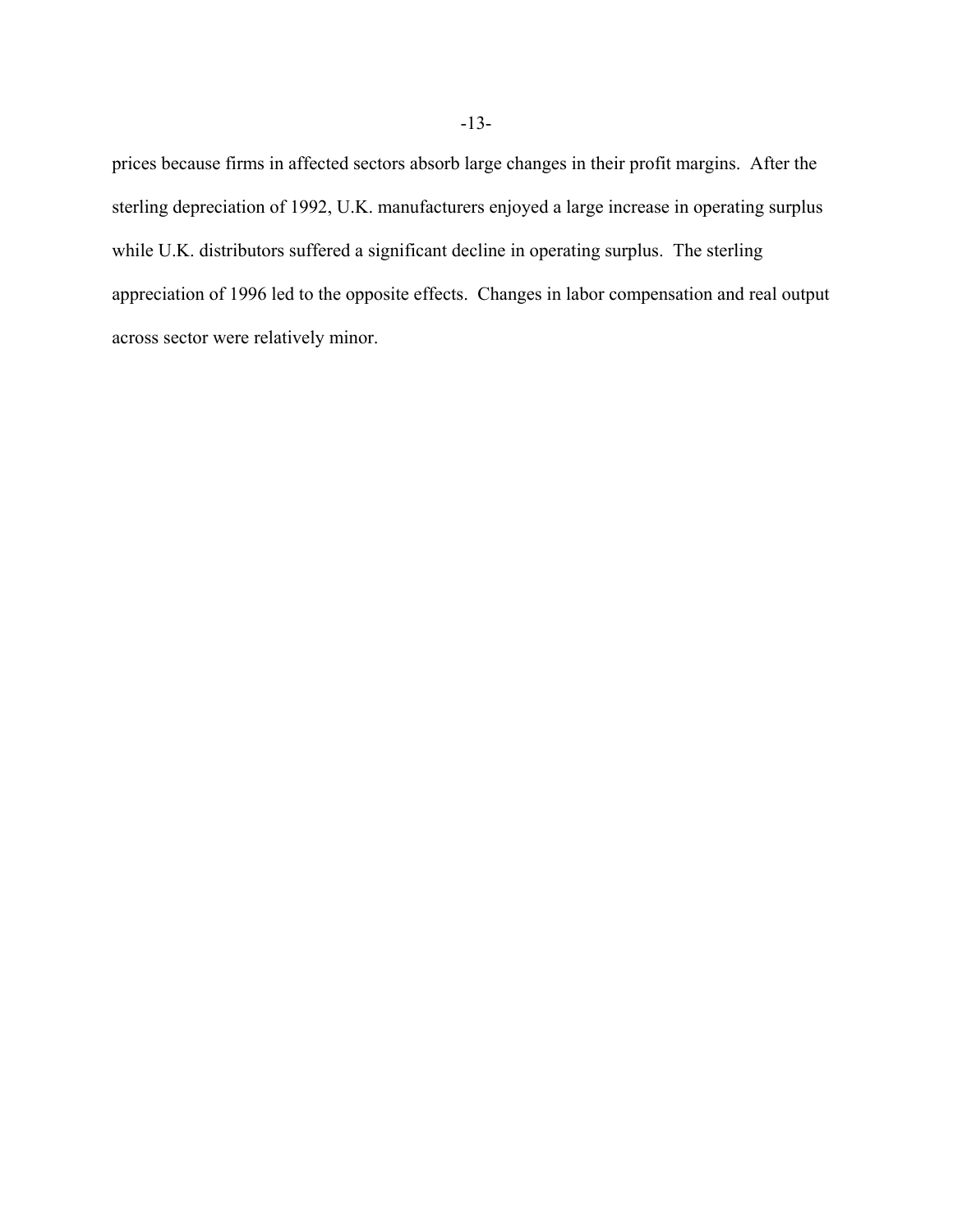# **References**

- Burstein, Ariel, Martin Eichenbaum, and Sergio Rebelo (2002) "Why Are Rates of Inflation So Low after Large Devaluations?" National Bureau of Economic Research Working Paper No. 8748.
- Frankel, Jeffrey, David Parsley, and Shang-Jin Wei (2004) "Slow Passthrough Around the World: A New Import for Developing Countries?" manuscript, Kennedy School of Government, Harvard University.
- Gagnon, Joseph, and Jane Ihrig (forthcoming) "Monetary Policy and Exchange Rate Pass-Through," *International Journal of Finance and Economics*.
- Goldberg, Pinelopi, and Michael Knetter (1997) "Goods Prices and Exchange Rates: What Have We Learned?" *Journal of Economic Literature* 35, 1243-72.
- Helkie, William, and Peter Hooper (1988) "An Empirical Analysis of the External Deficit, 1980- 86," in Bryant, Holtham, and Hooper (eds.) *External Deficits and the Dollar: The Pit and the Pendulum*, Brookings Institution, Washington, DC.
- Hooper, Peter, Karen Johnson, and Jaime Marquez (2000) "Trade Elasticities for the G-7 Countries," Princeton Studies in International Economics No. 87, August.
- Meese, Richard, and Kenneth Rogoff (1983) "Empirical Exchange Rate Models of the Seventies: Do They Fit Out of Sample?" *Journal of International Economics* 14, 3-24.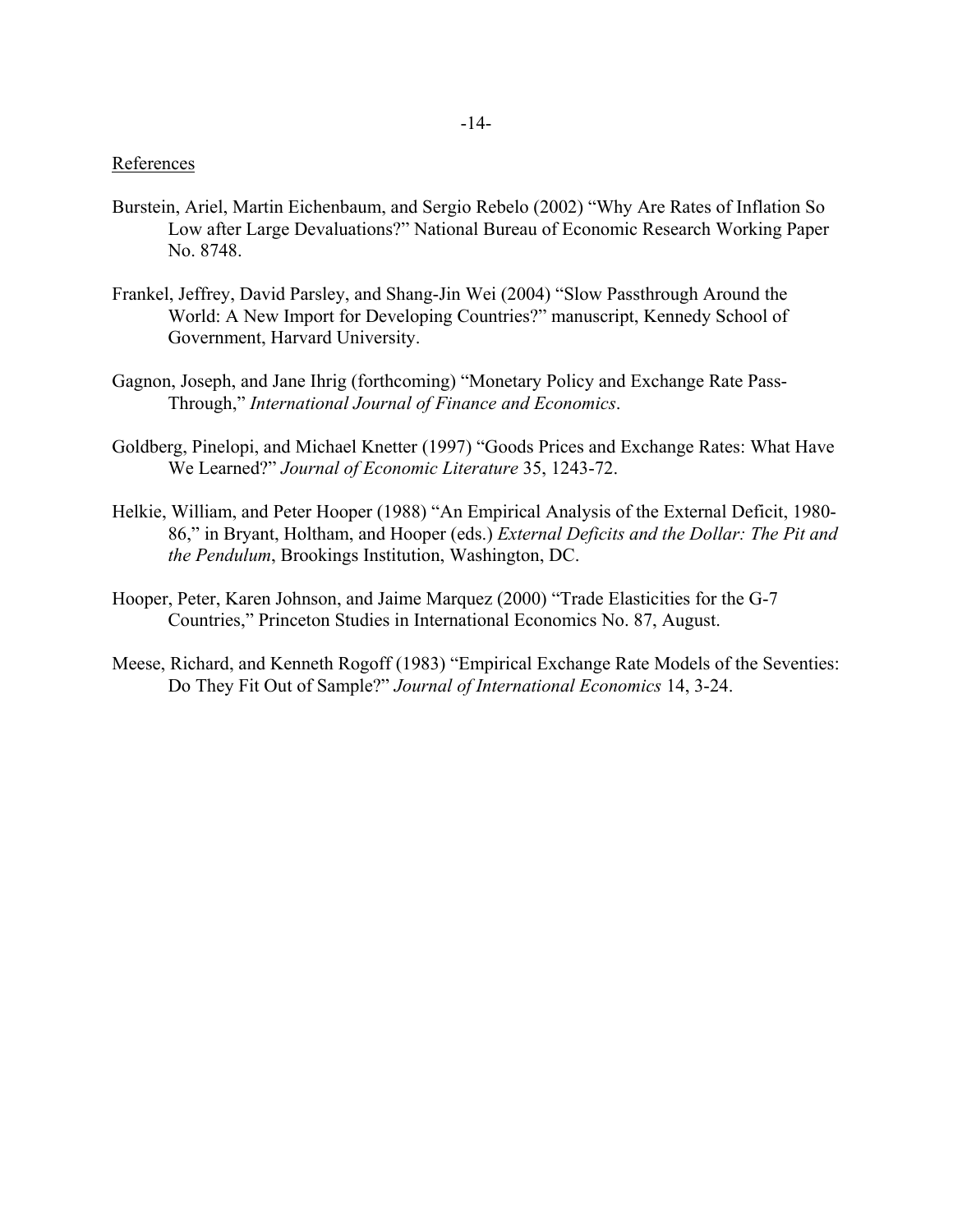

Figure 1. U.K. Nominal Effective Exchange Rate

-16  $-12.$ -8 -4 0 4 8 12 16 20 24 -16  $-12$ -8 -4 0 4 8  $\overline{\phantom{1}}$  12  $-16$  $-20$ 24 1989 1990 1991 1992 1993 1994 1995 1996 1997 1998 1999 2000 2001 2002 PFOR ------ PPIX ------- PEXP ------ PIMP



Figure 2. U.K. Domestic and External Inflation